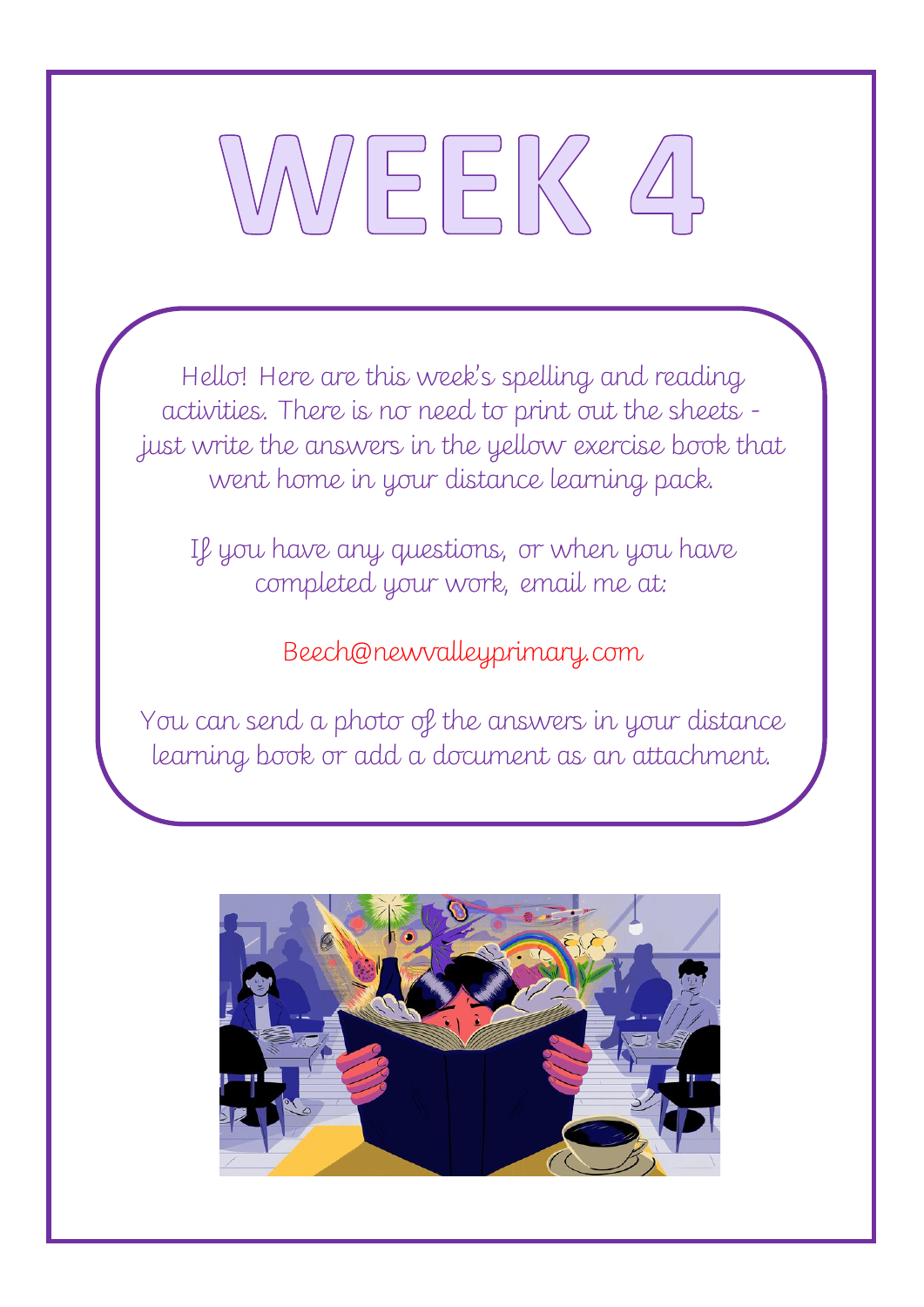# Spelling words

Can you use the word in a sentence?

Can you think of any synonyms (different word, same meaning)?

Can you think of any antonyms (opposite meaning)?

Can you change the word using a prefix or suffix?



#### **UKS2 Word Study**

**Word Study:** 

prejudice

Pronunciation / Syllables (prej-u-dice) Hatred or unfair treatment towards a person or group **Definition:** without reason. Prejudice is normally directed towards people of a certain race or religion.

There are laws that protect people against acts of prejudice.

privilege

**Word Study:** 

**Definition:** 



**Word Class** 

(verb / noun)

Pronunciation / Syllables (priv-i-lege)

**Definition:** A special right or benefit that only a certain person or group has.

Year 6 have the **privilege** of sitting on benches during assemblies in the hall.

profession **Word Study:** 

**Word Class**  $(noun)$ 

Pronunciation / Syllables (pro-fes-sion)

**Definition:** A type of job that requires education or training.

Mr Jones was a teacher by **profession**.

**Word Study:** programme **Word Class**  $(noun)$ 

Pronunciation / Syllables (pro-gramme)

A television or radio show.

My favourite TV **programmes** are all on the children's channel.

**Word Study:** pronunciation

**Word Class**  $(noun)$ 

Pronunciation / Syllables (pro-nun-ci-a-tion)

**Definition:** The manner of saying the sound of words.

The child's **pronunciation** of the words was very clear.

Test on 1/5/20

My score:

Put a star next to the words you need to practise.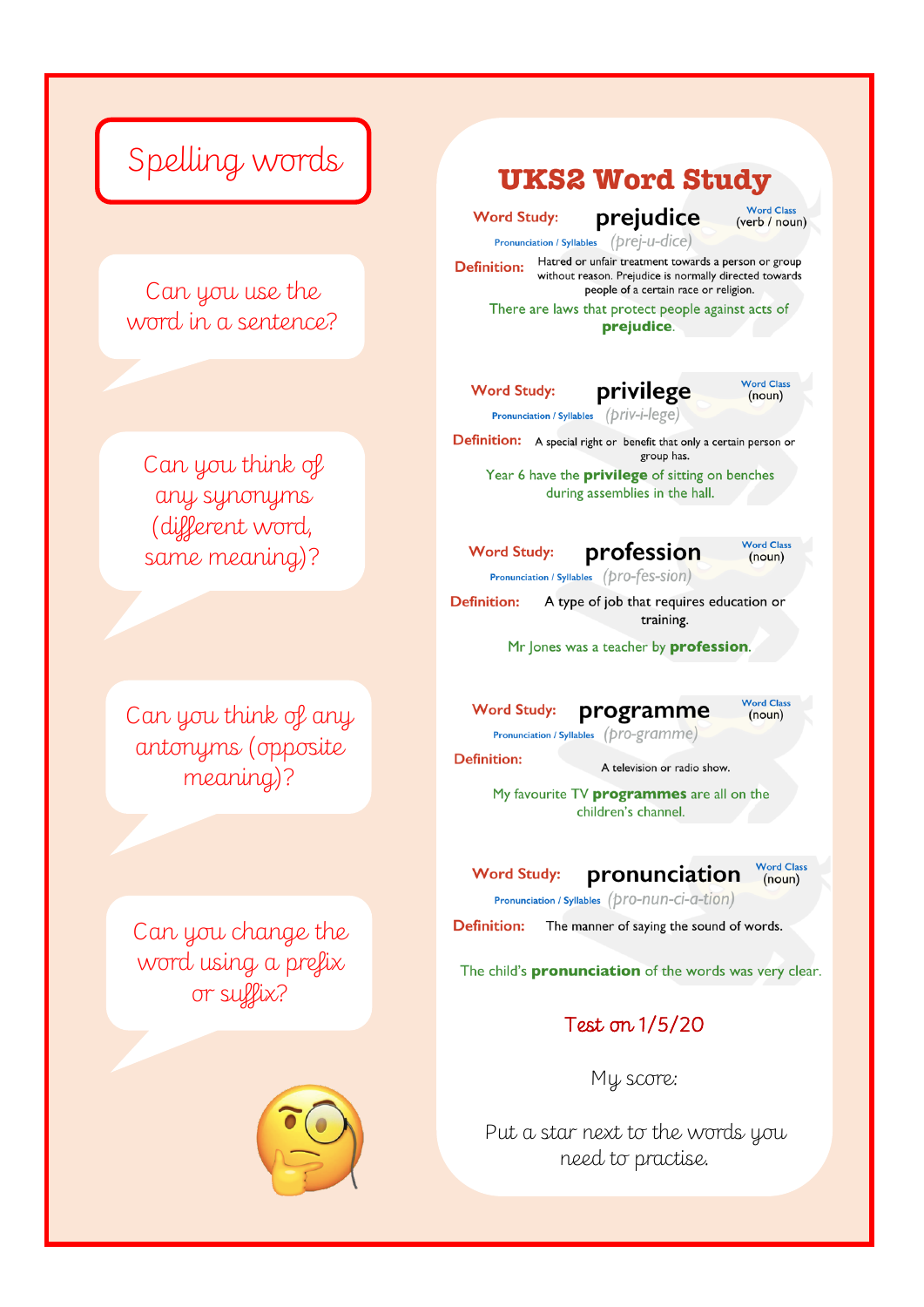

Read Chapter 40

- 1. Page 163. Why did Bradley keep repeating 'I hate her'?
- 2. Page 163. Find and copy a phrase that shows us that Bradley was reluctant to go over to Mrs Ebbel's desk.
- 3. Page 164. How did Bradley feel about getting a gold star for his homework? Why?
- 4. Page 165. Do you think Bradley is going to say goodbye to Carla before she leaves the school?





 $\frac{1}{2}$ What do these words mean? They come up in the chapter!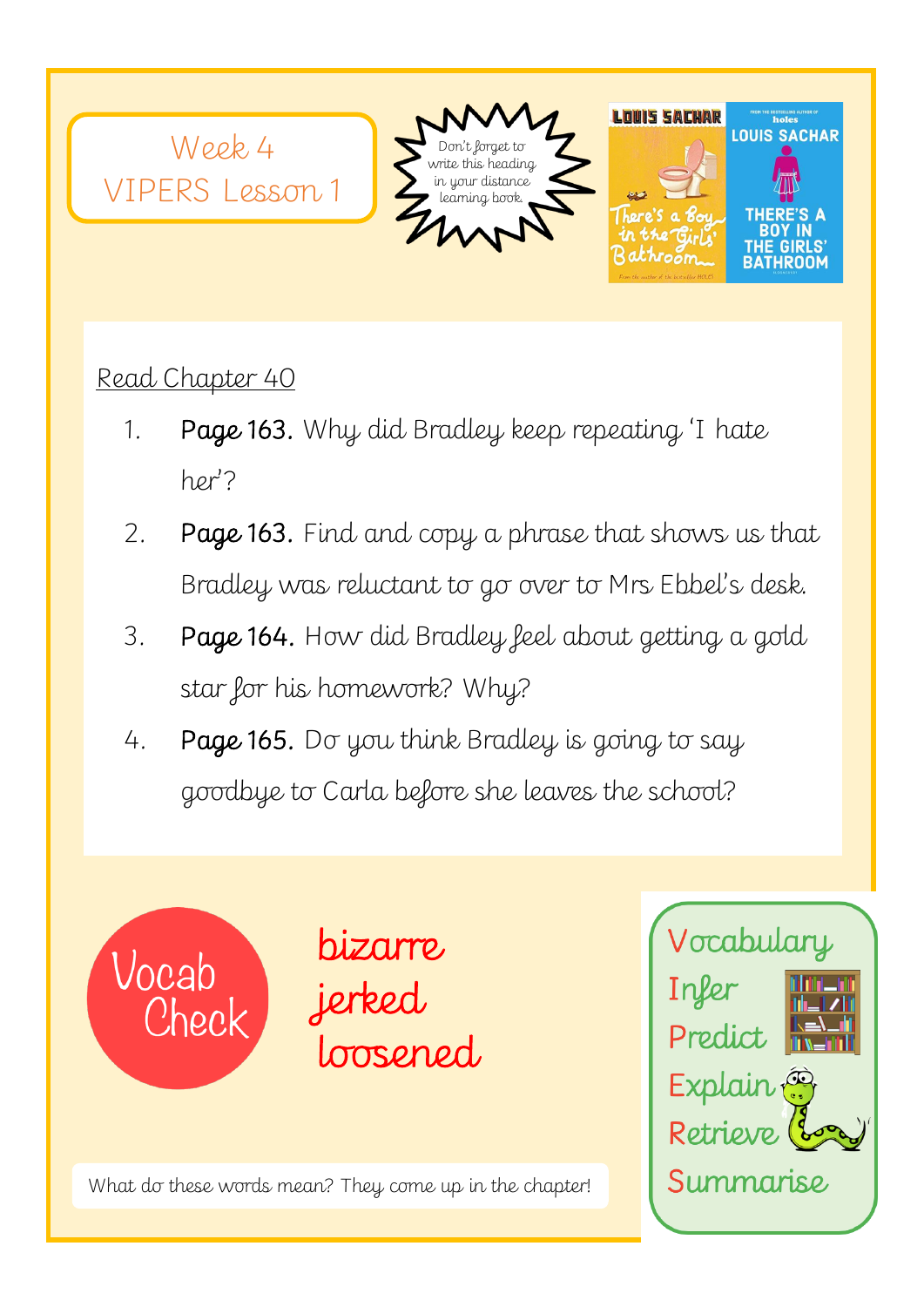

### Read Chapter 41

- 1. Page 166. Do you think Bradley is going to go to Colleen's party? Why?
- 2. Page 167. Why did Bradley interrupt his dad to tell him he had to go the barber, after telling his mum he didn't want to go?
- 3. Page 168. How does Bradley describe the barber shop?
- 4. Page 172. Do you think Carla's letter is appropriate? What would you do if you received a letter like that from an adult?



barber shop swerved janitor scowled

What do these words mean? They come up in the chapter!

Ī